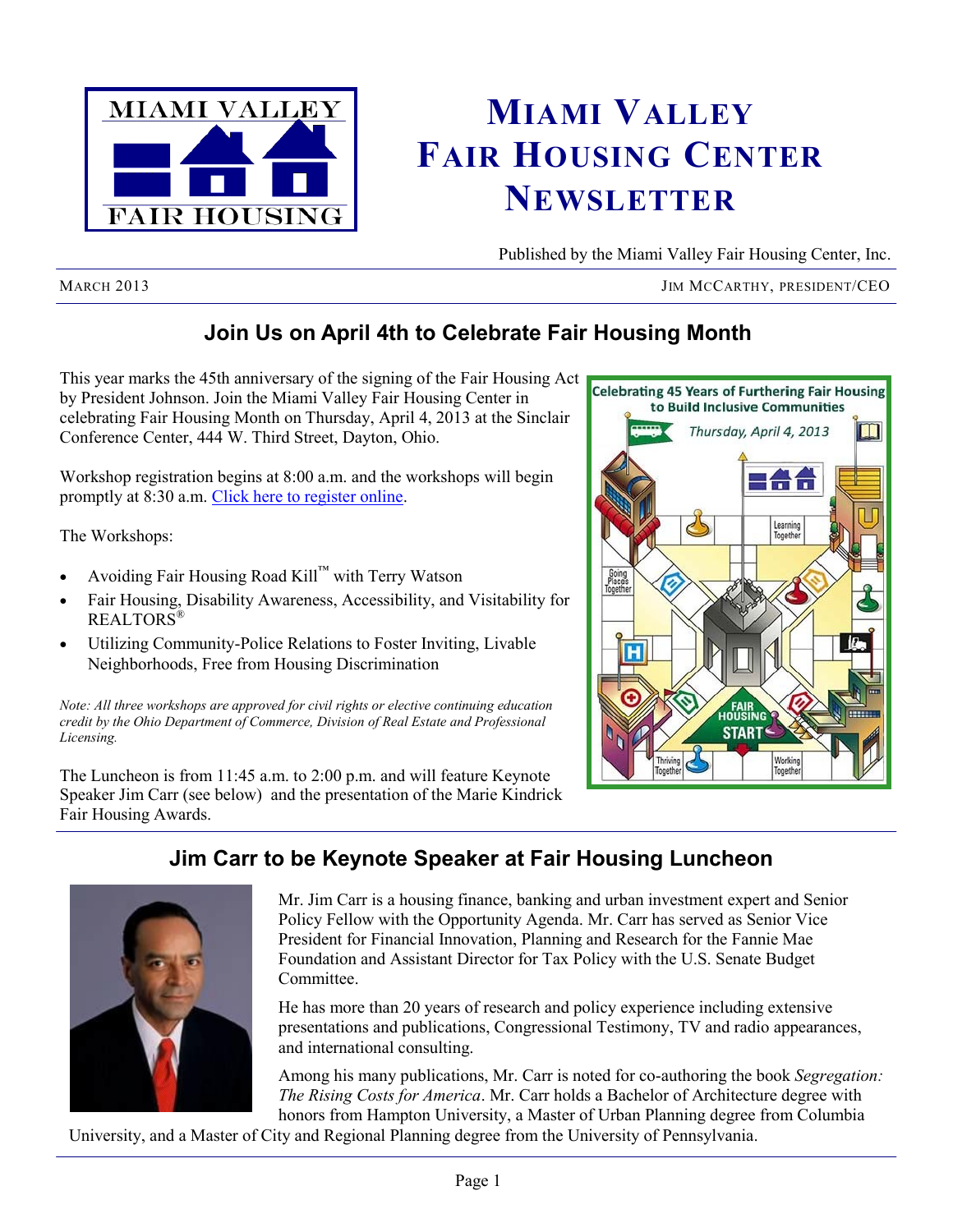### **MVFHC Praises New HUD Rule Clarifying How Disparate Impact in Housing-related Transactions is Prohibited by the Fair Housing Act**

The Miami Valley Fair Housing Center (MVFHC) welcomes a new rule issued February 8, 2013 by the [U.S. Department](http://www.hud.gov/)  [of Housing and Urban Development](http://www.hud.gov/) (HUD) formalizing a national standard for determining whether housing-related policies having a disparate impact are discriminatory and prohibited by the [Fair Housing Act.](http://portal.hud.gov/hudportal/HUD?src=/program_offices/fair_housing_equal_opp/FHLaws/yourrights)

"Through the issuance of this rule, HUD is reaffirming its commitment to enforcing the Fair Housing Act in a consistent and uniform manner," said HUD Secretary Shaun Donovan. "This will ensure the continued strength of one of the most important tools for exposing and ending housing discrimination."

HUD, statutorily charged with responsibility for interpreting and enforcing the Fair Housing Act, has long interpreted the Act to prohibit housing practices with an unjustified discriminatory effect, if those practices actually or predictably result in a disparate impact on a protected class.

The rule allows complaints to be filed under the Act if a group can show a "discriminatory effect" or that a protected class was disparately impacted by the alleged illegal practices. In other words, no actual intent to discriminate is needed as long as the disparate impact can be shown. The rule also makes clear that housing-related transactions such as home loans and homeowners insurance are covered by the Act.

The rule does not change decades-old substantive law articulated by HUD and the courts. It adds no additional costs to housing providers and others engaged in housing transactions. Rather, the rule will simplify compliance with the Fair Housing Act's discriminatory effects standard and will decrease litigation.

"We are pleased that HUD has issued this new rule," said Jim McCarthy, MVFHC's President/CEO. "Making sure that people are treated equally in all housing transactions, including lending and insurance, helps our mission of ensuring equal housing opportunity for all people in our region."

**How is disparate impact a part of the Fair Housing Act?** The Fair Housing Act prohibits both intentional discriminatory acts *and* facially "neutral" policies that may limit housing opportunities based on race, color, national origin, religion, or sex, or for families with children and people with disabilities. Any policy that has a discriminatory effect on a protected class must be changed so that it is both *fair* and *effective*, unless no other policy can achieve the same legitimate goal with a less discriminatory effect.

At a recent conference on housing issues, Sara Pratt, HUD's chief of enforcement, explained the importance of the disparate impact standard for ensuring fair housing, saying that while overt discrimination has lessened, discrimination still occurs. "Landlords, housing professionals, and zoning and planning boards have learned to stop talking about it," Pratt said. "What they haven't learned is to stop doing it."

Although the principle of disparate impact is not directly mentioned in the Fair Housing Act, it has been recognized by 11 circuit courts as a legally acceptable means by which parties can make claims under the Act. By creating a framework to root out not just intentional discrimination but also seemingly "neutral" policies, the Fair Housing Act enables HUD, state and local agencies, and private fair housing organizations to continue to address systemic housing discrimination and segregation in the United States.

### **What are some policies that have a disparate impact?**

- Families with children: A mobile home park charges rent by the head, making it more expensive to rent for families with children. Instead, the landlord could charge by the size of the unit.
- Disabled veterans: An apartment complex allows only people with full-time jobs, thus barring disabled veterans who cannot work—even if they can afford to pay the rent. The complex could instead consider all income to assess a potential tenant's ability to pay.

The disparate impact standard strengthens our communities and our nation. Implementing the disparate impact rule helps us maintain open markets free from discrimination—a critical component to the prosperity of America's future. Discrimination disrupts our economy, causing inefficiency and instability by constraining the full economic participation of all hard-working Americans.

The final rule as sent to the Federal Register for publication is available [on HUD's website](http://portal.hud.gov/hudportal/documents/huddoc?id=discriminatoryeffectrule.pdf) (Acrobat PDF).